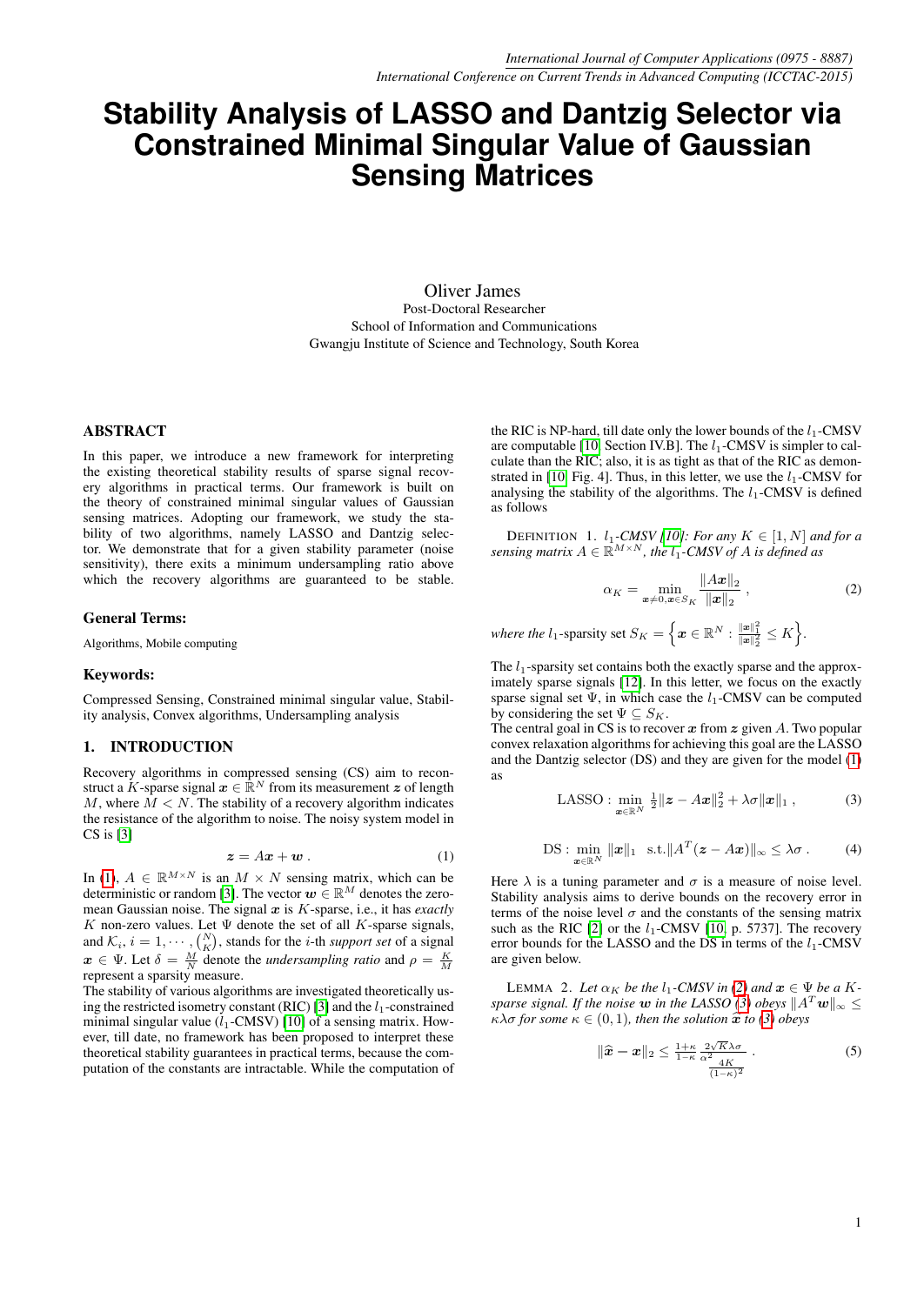*Similarly, if the noise* w *in the DS [\(4\)](#page-0-3) obeys*  $||A^T w||_{\infty} \leq \lambda \sigma$ , *then the solution to [\(4\)](#page-0-3) satisfies*

<span id="page-1-0"></span>
$$
\|\widehat{\boldsymbol{x}} - \boldsymbol{x}\|_2 \le \frac{4\sqrt{K}\lambda\sigma}{\alpha_{4K}^2} \,. \tag{6}
$$

We note that in both [\(5\)](#page-0-4) and [\(6\)](#page-1-0), the term  $\alpha_{(.)}^2$  denotes the square of the  $l_1$ -CMSV (SCV). Thus, we consider the SCV than the  $l_1$ -CMSV. In this letter, we aim to address the two questions: 1. How to precisely compute the SCV for the widely-used Gaussian sensing matrices? 2. Using the SCV, how to interpret the theoretical stability results in [\(5\)](#page-0-4) and [\(6\)](#page-1-0) in practical terms? We first bring to forefront that for the Gaussian sensing matrices, the SCV is a random variable. Using the extreme value theory (EVT), we show that the SCV is Weibull distributed. Thus, by determining the probability distributions of the SCV, we precisely characterize the  $l_1$ -CMSV rather than using its lower bounds as in [\[10\]](#page-4-0). We demonstrate the benefit of these distributions for analysing the stability of the algorithms in terms of the minimum undersampling ratio.

## 2. THE SCV FOR GAUSSIAN ENSEMBLE

In this section, we characterize the SCV for Gaussian sensing matrices and in the next section we discuss how to use the SCV for stability analysis. The SCV is a constant for deterministic sensing matrices and it is a random variable for random sensing matrices. Before we describe the SCV, we consider the ratio in [\(7\)](#page-1-1) and study its squared value for the Gaussian sensing matrices. For every Ksparse signal with the fixed support set  $K$ , the squared ratio

$$
R_{\mathcal{K}} = \frac{\|A\boldsymbol{x}\|_2^2}{\|\boldsymbol{x}\|_2^2} \tag{7}
$$

<span id="page-1-2"></span>is a random variable, which is described in Lemma [3.](#page-1-2)

LEMMA 3. *Let* A *be a Gaussian sensing matrix whose elements are i.i.d. Gaussian random variables each with zero mean and variance*  $\sigma^2 = \frac{1}{M}$ *. For every*  $x \in \Psi$ *, R<sub>K</sub> in* [\(7\)](#page-1-1) *is a central Chi-square random variable with* M *degrees of freedom.*

PROOF. Let  $y = Ax$  and  $c = \frac{1}{\|x\|_2^2}$ . The *i*th entry  $y_i$  of  $y$  is a Gaussian random variable with mean 0 and variance  $\sigma^2 ||\boldsymbol{x}||_2^2$ . The random variables  $\{y_i\}, i = 1, 2, \cdots, M$ , are independent. Now,  $y_i^2$  is a central Chi-square random variable with 1-degree of freedom. Then,  $\|\mathbf{y}\|_2^2 = \|A\mathbf{x}\|_2^2$  is a central Chi-square distribution with M-degrees of freedom with mean  $\frac{M\sigma^2}{c}$  and variance  $\frac{2M\sigma^4}{c^2}$ . Since  $R_k = c||Ax||_2^2$ , it is also a Chi-square random variable with mean  $M\sigma^2$  and variance  $2M\sigma^4$ .

We note that the statistics of  $R_K$  is identical for all support sets and it is independent of x. Since  $R_K$  is a central Chi-square random variable, it is completely characterized by its degrees of freedom, M. We bring to the notice of the reader that a Lemma similar to Lemma [3](#page-1-2) has been derived in [\[8\]](#page-4-2) for the general case when the "entries of A are not necessarily independent." We now define the SCV for Gaussian sensing matrices via  $R_K$  as follows.

LEMMA 4. *SCV for Gaussian sensing matrix: Let*  $A \in \mathbb{R}^{M \times N}$ *be a Gaussian sensing matrix. Let*  $N_S = {N \choose K}$  *and for any integer*  $K \in [1, N]$  and for any K-sparse signal  $x \in S_K$ , the SCV for A *is defined as*

<span id="page-1-3"></span>
$$
\alpha_K^2 = \min_{\mathbf{x}\neq 0, \mathbf{x}\in S_K} \frac{\|A\mathbf{x}\|_2^2}{\|\mathbf{x}\|_2^2} \n= \min_{i=1,2,\cdots,N_S} R_{\mathcal{K}_i}
$$
\n(8)

The second line in  $(8)$  is due to the fact that for every K-sparse signal  $x \in S_K$ , the ratio  $R_K$  is a Chi-square random variable. Therefore, the minimization in [\(8\)](#page-1-3) is over the total number of support sets. Thus, we define  $\alpha_K^2$  as the minimum of  $N_S$  number of i.i.d. Chi-square random variables. We note that the Lemma [8](#page-1-3) is for the Gaussian ensemble. For non-Gaussian matrices, works need to be done in order to define the ratio in [\(7\)](#page-1-1) and the SCV in [\(8\)](#page-1-3).

We note that the SCV is defined in [\(8\)](#page-1-3) with the assumption that the random variables  $R_{\mathcal{K}_i}$  and  $R_{\mathcal{K}_j}$ ,  $i \neq j$  are i.i.d. These random variables, of course, are correlated, because, most of the support sets share common support elements. This correlation structure can be exploited to further improve the values predicted by the SCV. How far can we improve is still remains as an open problem. However, i.i.d. assumption is sufficient for the stability analysis considered in this paper. The proof for the sufficiency of the i.i.d. assumption for the stability analysis is beyond the scope of this paper.

In the next section, we derive the cumulative distribution function (CDF) and the probability distribution function (PDF) of the SCV in [\(8\)](#page-1-3). While for small values of  $N<sub>S</sub>$  the distributions can be obtained straightforwardly by using the minimum order statistics of  $N<sub>S</sub>$  i.i.d. Chi-square random variables. For large values of  $N<sub>S</sub>$ , the distributions are obtained utilizing the tools from the extreme value theory.

## 3. DISTRIBUTIONS OF SCV

<span id="page-1-1"></span>In this section, we derive the CDF and the PDF of the SCV for two scenarios, namely, non-asymptotic and asymptotic. The criterion that differentiates between the two scenarios is the convergence of the minimum of i.i.d. random variables in [\(8\)](#page-1-3). It is well-known in EVT that the CDF of the minimum of  $n$  i.i.d. Chisquare random variables converges (in distribution) to the Weibull CDF [\[4,](#page-3-2) Table 9.5]. The rate of this convergence [\[5,](#page-4-3) Theorem 3.2] is  $\mathcal{O}((\log N_S)^{-2})$ . Therefore, we refer to the scenarios where  $(\log N_S)^{-2} > \epsilon$  as non-asymptotic and  $(\log N_S)^{-2} < \epsilon$  as asymptotic scenarios for a small number  $\epsilon > 0$ .

#### 3.1 Non-asymptotic scenario

<span id="page-1-4"></span>THEOREM 5. *Let* Ω *denote an ensemble of Gaussian encoders and*  $\alpha_K^2$  *be the SCV defined in [\(8\)](#page-1-3). The non-asymptotic CDF of the SCV is given by*

<span id="page-1-5"></span>
$$
F_{\alpha}(u) = 1 - \left[1 - \frac{\gamma\left(\frac{M}{2}, \frac{Mu}{2}\right)}{\Gamma\left(\frac{M}{2}\right)}\right]^{\binom{N}{K}}, \ \ 0 \le u \le 1 \qquad (9)
$$

*and its corresponding PDF is given by*

$$
p_{\alpha}(u) = \frac{\left(\frac{M}{2}\right)^{\frac{M}{2}} \binom{N}{K}}{\Gamma\left(\frac{M}{2}\right)} \left[1 - \frac{\gamma\left(\frac{M}{2}, \frac{Mu}{2}\right)}{\Gamma\left(\frac{M}{2}\right)}\right]^{\left(\frac{N}{K}\right) - 1} u^{\frac{M}{2} - 1} e^{-\frac{Mu}{2}}
$$
\n(10)

where  $\gamma(w, \mu z) = \mu^w \int_0^z x^{w-1} e^{-\mu x} dx$  is the lower incomplete gamma integral [\[7,](#page-4-4) eq. 3.381.1] and  $\Gamma(x)$  is the value of the gamma function at x.

PROOF. The CDF,  $F_X(x)$  of the minimum of n i.i.d. random variables with the common CDF  $F(x)$  is [\[1,](#page-3-3) eq. 2.2.11]  $F_X(x) = 1 - [1 - F(x)]^n$ . Thus, we write the CDF of  $\alpha_K^2$ , as  $F_{\alpha}(u) = 1 - [1 - F_C(u)]^{N_S}$ . The PDF of  $\alpha_K^2$  is then given by  $p_{\alpha}(u) = \frac{dF_{\alpha}(u)}{du} = N_S[1 - F_C(u)]^{N_S - 1} p_C(u)$ . By substituting  $F_C(u)$  and  $p_C(u)$  from [A](#page-3-4)ppendix A into  $F_\alpha(u)$  and  $p_\alpha(u)$ , we obtain the desired results stated in Theorem [5.](#page-1-4)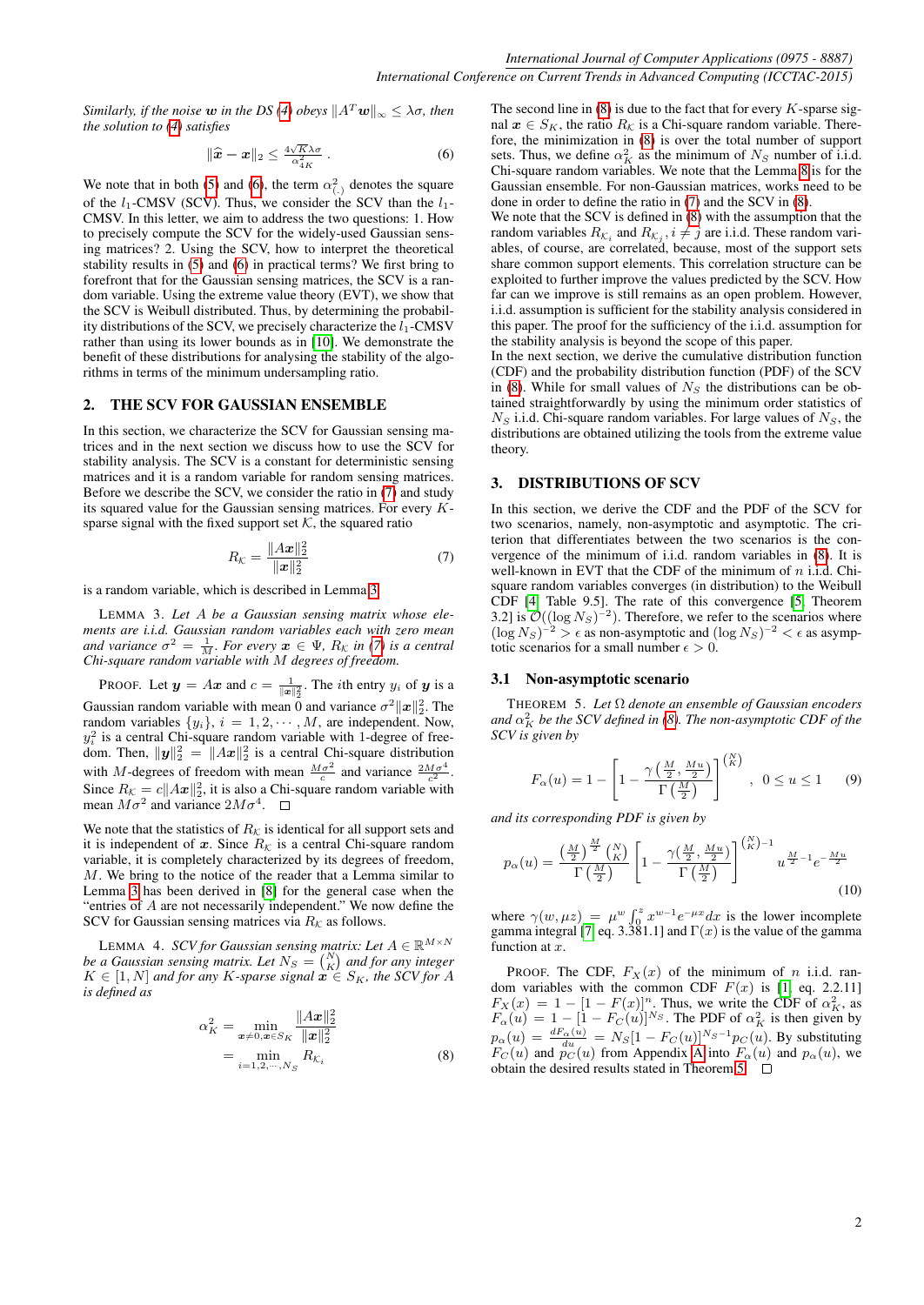The distributions in Theorem [5](#page-1-4) are, as expected, functions of  $K, M$ and  $N$ . While their dependence on  $M$  arrives solely from the ratio random variable, their dependence on  $N$  and  $K$  comes from the total number of support sets.



<span id="page-2-0"></span>Fig. 1. PDF of SCV in [\(10\)](#page-1-5) for  $N = 512$ ,  $K = 6$  and for various M.

In Fig. [1,](#page-2-0) we plot the PDF of the SCV for  $N = 512, K = 6$  and for various  $M$ . We note from Fig. [1](#page-2-0) that on increasing  $M$  (for a fixed  $K$ ) the PDF moves towards one (better signal recovery). This confirms the results in [\[10,](#page-4-0) Section VI. B] that the values of the  $l_1$ -CMSV move towards one when increasing M. This observation also aligns with the fact that increasing the number of measurements results in better sparse signal recovery.

Next, we are interested in finding the asymptotic distributions of the SCV for practical systems where  $N_S$  is sufficiently large. For example, in a typical Gaussian matrix-based CS systems such as the turbid lens imaging [\[9\]](#page-4-5), the problem sizes are  $N = 2 \times 10^4$  and  $K = 147$ , in which case  $N<sub>S</sub>$  is very large. It is well-known in EVT that for sufficiently large values of  $n$ , the CDF of the minimum of  $n$  i.i.d. Chi-square random variables converges (in distribution) to the Weibull CDF [\[4,](#page-3-2) Table 9.5]. We adopt this result from the EVT and tailored it for the SCV when  $N<sub>S</sub>$  is sufficiently large. The asymptotic distribution of the SCV is defined in the next theorem.

### 3.2 Asymptotic scenario: Weibull

The distributions for this scenario are described below.

THEOREM 6. *Let* Ω *denote an ensemble of Gaussian encoders* and  $\alpha_K^2$  is the SCV defined in [\(8\)](#page-1-3). The asymptotic CDF of the SCV *follows the Weibull distribution:*

<span id="page-2-2"></span>
$$
F_{\alpha}^{\infty}(u) = 1 - \exp^{-\left(\frac{u}{q}\right)^{\beta}}, \ \ 0 \le u \le 1 \tag{11}
$$

where  $q = \frac{6}{M} \exp \left( \frac{2}{M} \left[ \log \frac{M}{2} + \log \Gamma \left( \frac{M}{2} \right) - \log \binom{N}{K} \right] \right)$  is the *scaling constant and*  $\beta = \frac{M}{2}$  *is the shape parameter. The corre-*2 *sponding asymptotic PDF of the SCV is given by*

$$
p_{\alpha}^{\infty}(u) = \left(\frac{\beta}{q}\right) \left(\frac{u}{q}\right)^{\beta - 1} \exp^{-\left(\frac{u}{q}\right)^{\beta}}
$$
 (12)

#### PROOF. Please see Appendix B.

Thus, by finding the CDF and the PDF of the SCV, we precisely characterize the SCV for the Gaussian matrices.

## 4. STABILITY ANALYSIS OF LASSO AND DS

Stability analysis addresses the issue of robustness of a recovery algorithm to measurement noise. In this section, we aim to analyse the stability of the LASSO and the DS by using the distributions of the SCV in Lemma [6.](#page-2-1) In particular, we show the role of SCV for interpreting the theoretical stability results in [\(5\)](#page-0-4) and [\(6\)](#page-1-0) in terms of how aggressive a K-sparse signal can be undersampled in practice. Let  $\xi := \sup_{\sigma > 0} \frac{\|\hat{\mathbf{x}} - \mathbf{x}\|_2}{\sigma}$  denote the sensitivity of a recovery algorithm

to noise and hence it is called the *noise sensitivity*. A recovery is said to be *robust* if the noise sensitivity is finite [\[11\]](#page-4-6). First let us focus on the LASSO.

From [\(5\)](#page-0-4), the noise sensitivity of the LASSO is given in terms of the SCV as  $\xi_L := \frac{1+\kappa}{1-\kappa} \frac{2\sqrt{K}\lambda}{\alpha^2}$ <br> $\frac{4K}{(1-\kappa)^2}$ where  $\lambda = \sqrt{2 \log N}$  for Gaussian

noise [\[10,](#page-4-0) p. 5737]. We observe that  $\xi_L$  is a random variable. We now find, with noise sensitivity  $\xi_L$  stays finite (guaranteed stable recovery), what is the minimum undersampling ratio  $\delta$  possible. To this end, we first give the minimum undersampling ratio for the LASSO.

**THEOREM 7.** *(Minimum undersampling for LASSO) Let*  $\alpha_K^2$ *be the SCV [\(8\)](#page-1-3) and consider its CDF*  $F_{\alpha}(u)$  *in [\(11\)](#page-2-2)* with the pa*rameters* q and  $\beta$ . Let  $\tilde{\xi}_L$  be the finite, desired noise sensitivity and  $\epsilon > 0$  be a very small number. Then, the minimum undersampling *of LASSO is given by*

<span id="page-2-3"></span>
$$
\delta_L^*(\rho) = \inf \{ \delta \, : \, \Pr(\xi_L \le \tilde{\xi}_L) \to 1 - \epsilon \}, \tag{13}
$$

Equation [\(13\)](#page-2-3) tells us that  $\delta_L^*(\rho)$  is the minimum value of  $\delta$  when the noise sensitivity  $\xi_L$  stays less than  $\tilde{\xi}_L$  with probability  $1 - \epsilon$ . Thus,  $\delta_L^*(\rho)$  determines how aggressive a signal can be undersampled along with a guaranteed stable recovery.

In order to find  $\delta_L^*(\rho)$ , we first derive a general expression for the upper bound  $\tilde{\xi}_L$  as a function of  $\rho$  and  $\delta$ ,  $\tilde{\xi}_L(\rho, \delta)$ , by setting the probability [\(13\)](#page-2-3) equal to  $1 - \epsilon$ . We call  $\tilde{\xi}_L(\rho, \delta)$  the *noise sensitivity upper bound*. The minimum value of this upper bound, for a fixed  $\rho$ , yields  $\delta_L^*(\rho)$ . To find  $\xi_L(\rho, \delta)$ , we set  $Pr(\xi_L \leq \xi_L)$ 1 −  $\epsilon$ . Using the definition of  $\xi_L$ , we write Pr( $\xi_L \leq \tilde{\xi}_L$ ) =  $\Pr \Bigg\{\alpha_{\frac{4K}{(1-\kappa)^2}}^2 \geq \frac{1+\kappa}{1-\kappa} \frac{2\sqrt{K}\lambda}{\widetilde{\xi}_L}$  $\lambda$  $= 1-F_{\alpha}\left(\frac{1+\kappa}{1-\kappa}\frac{2\sqrt{K}\lambda}{\tilde{\xi}_L}\right)$ . Now set-

<span id="page-2-1"></span>ting the probability to 1– $\epsilon$  and solving for  $\xi_L$  gives an expression in terms of N, M and K. On substituting,  $K = \rho M$ ,  $\lambda = \sqrt{2 \log N}$ and  $M = \delta N$ , we obtain the noise sensitivity upper bound for the LASSO as,

$$
\widetilde{\xi}_L(\rho,\delta) = \frac{1+\kappa}{1-\kappa} \frac{2\sqrt{\rho\delta N} \sqrt{2\log N}}{q_L \left[\ln\frac{1}{1-\epsilon}\right]^{\frac{2}{\delta N}}} \tag{14}
$$

where  $q_L$  is q in [\(11\)](#page-2-2) with K replaced by  $\frac{4K}{(1-\kappa)^2}$ .

In a similar manner, we now derive the minimum undersampling of the DS. From [\(6\)](#page-1-0), the noise sensitivity of the DS is  $\xi_D = \frac{4\sqrt{K}\lambda}{\alpha_{4K}^2}$ .

With the finite noise sensitivity  $\tilde{\xi}_D$ , the minimum undersampling ratio of the DS is given in the following theorem.

**THEOREM** 8. *(Minimum undersampling for DS) Let*  $\alpha_K^2$  be the *SCV* [\(8\)](#page-1-3) and consider its CDF  $F_{\alpha}(u)$  in [\(11\)](#page-2-2) with the parameters q and  $\beta$ . Let  $\tilde{\xi}_D$  be the finite, desired noise sensitivity and  $\epsilon > 0$ *be a very small number. Then, the minimum undersampling of DS is given by*

$$
\delta_D^*(\rho) = \inf \{ \delta \; : \; \Pr(\xi_D \le \tilde{\xi}_D) \to 1 - \epsilon \}, \tag{15}
$$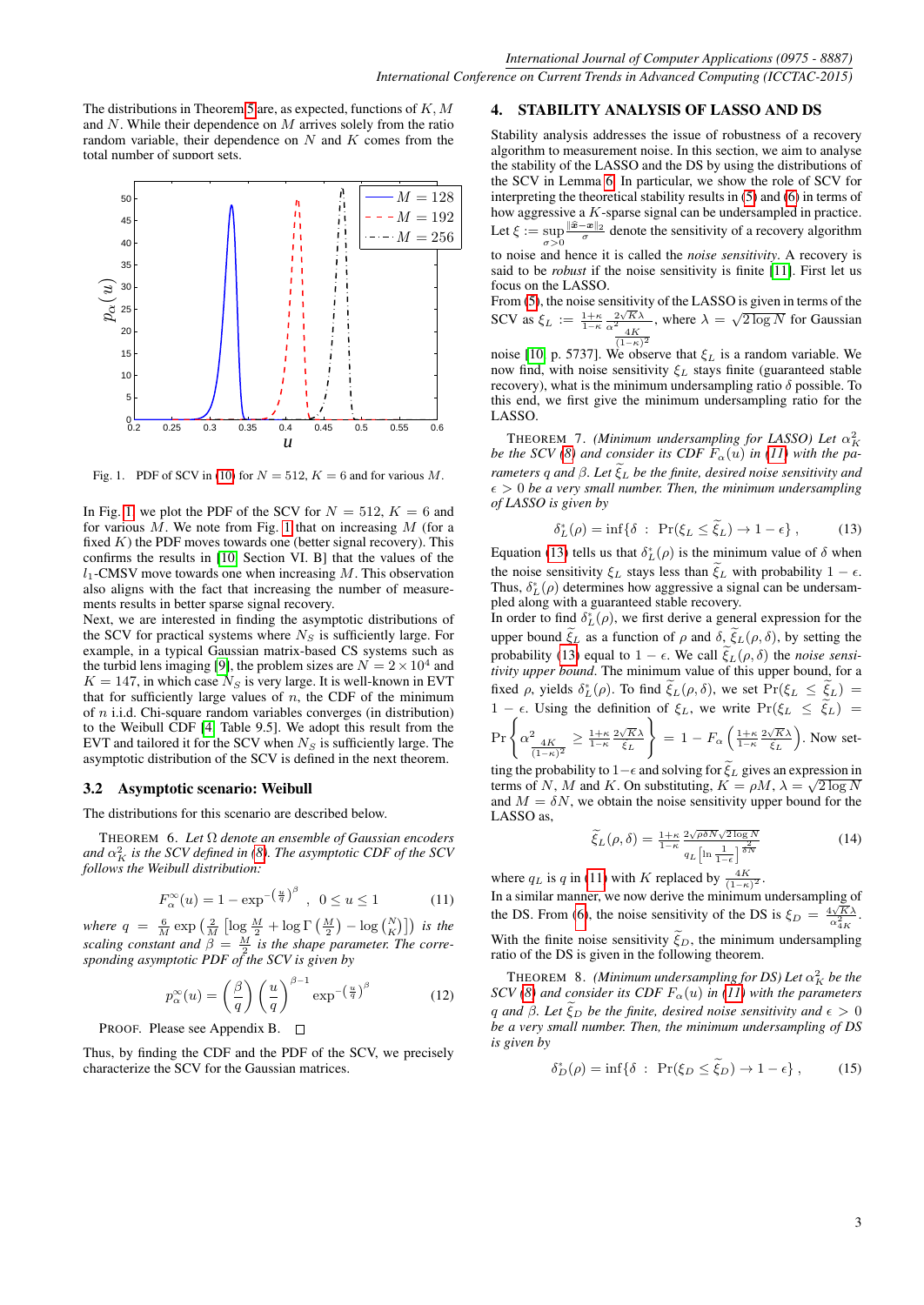

<span id="page-3-5"></span>Fig. 2. Noise sensitivity upper bound of LASSO and DS for various  $\rho$ 

Following the derivation steps for the LASSO, we find the noise sensitivity upper bound for the DS as

$$
\widetilde{\xi}_D(\rho,\delta) = \frac{4\sqrt{\rho\delta N}\sqrt{2\log N}}{q_D\left[\ln\frac{1}{1-\epsilon}\right]^{\frac{2}{\delta N}}}
$$
\n(16)

where  $q_D$  is q in [\(11\)](#page-2-2) with K replaced by  $4K$ .

In Fig. [2,](#page-3-5) we plot the noise sensitivity upper bounds of the LASSO and the DS for various  $\rho$ . We note that for a given finite noise sensitivity there exists a minimum undersampling ratio above which the algorithms are guaranteed to be stable. For instance, for LASSO with  $\rho = 0.2$  and for the noise sensitivity upper bound of 1000, the minimum undersampling ratio  $\delta_L^*(\rho) = 0.5$ . Thus, above the undersampling ratio of 0.5, the noise sensitivities of the LASSO are always bounded above by 1000. Comparing the LASSO and the DS, we note that the LASSO requires smaller undersampling ratios than the DS. For example, with  $\rho = 0.15$  and for the noise sensitivity upper bound of 1000, the minimum undersampling required by the LASSO is  $\delta_L^*(\rho) = 0.32$ , where as for the DS it is  $\delta_D^*(\rho) = 0.67$ . We also note that for a fixed noise sensitivity, as  $\rho$  increases the minimum undersampling ratio increases as well. Thus, we illustrated that computing the precise values of the SCV enables us to investigate the minimum undersampling ability of the LASSO and the DS that were hidden in the existing theoretical stability results.

#### 5. CONCLUSIONS

We analyzed the stability of two recovery algorithms in compressed sensing, namely, the LASSO and the Dangling selector (DS). We translated the existing theoretical stability results of the algorithms in terms of the minimum undersampling ratio by using the probability distributions of the squared constrained minimal singular values. We demonstrated that the LASSO requires smaller undersampling ratio than the DS for a given stability parameter.

## APPENDIX

# <span id="page-3-4"></span>A. DISTRIBUTIONS OF CHI-SQUARE RANDOM VARIABLE

The PDF of a central Chi-square random variable with  $M$  degrees of freedom with  $\sigma^2 = \frac{1}{M}$  is

$$
p_C(x) = \begin{cases} \frac{\left(\frac{M}{2}\right)^{\frac{M}{2}}}{\Gamma(\frac{M}{2})} x^{\frac{M}{2}-1} e^{-\frac{Mx}{2}} & x \ge 0\\ 0 & \text{otherwise} \end{cases}
$$
(17)

and its corresponding CDF is given by  $F_C(x) = \frac{\gamma(\frac{M}{2}, \frac{M_u}{2})}{\Gamma(M)}$  $\frac{2 \cdot 2}{\Gamma(\frac{M}{2})}$ .

# B. PROOF OF THEOREM 6

As  $n \to \infty$ , the CDF of n i.i.d. Chi-square (special case of Gamma) random variables converges to the Weibull [\[4,](#page-3-2) Table 9.5]. It remain to find the (location, scale and shape) of the distribution using  $F_C(u)$  in Appendix [A.](#page-3-4)

Location constant,  $p_n$ : For the Weibull  $p_n = \inf\{u : F_C(u) > 0\}.$ Since  $F_C(u)$  is supported on  $[0, \infty)$ ,  $p_n = 0$ ,  $\forall n$ .

Scale constant,  $q_n$ : For the Weibull, the scale constant is given by  $q_n = F_C^{-1}(\frac{1}{n}) - p_n$ . We find  $F_C^{-1}(\frac{1}{n})$  by expanding the CDF  $F_C(u)$ in Taylor series as

$$
F_C(u) = \frac{\gamma\left(\frac{M}{2}, \frac{Mu}{2}\right)}{\Gamma\left(\frac{M}{2}\right)} = \frac{1}{\Gamma\left(\frac{M}{2}\right)} \sum_{i=0}^{\infty} \frac{(-1)^i \left(\frac{Mu}{2}\right)^{(i+\frac{M}{2})}}{i! \left(i+\frac{M}{2}\right)} (18)
$$

We need to find u such that  $F_C(u) = \frac{1}{n}$ . Since  $\frac{1}{n}$  approaches a very small value as  $n \to \infty$ , the value of u must be very small as well. So, we approximate  $F_C(u)$  by using only the first term of the

series as  $F_C(q_n) = \frac{1}{n} \approx \frac{\left(\frac{Mq_n}{2}\right)^{\left(\frac{M}{2}\right)}}{\frac{M}{2}\Gamma\left(\frac{M}{2}\right)}$  $\frac{\frac{2}{M}}{\frac{M}{2}\Gamma(\frac{M}{2})}$  from which we determine  $q_n = \frac{2}{M} \left[ \frac{\frac{M}{2} \Gamma(\frac{M}{2})}{n} \right]$  $\int_{0}^{\frac{2}{M}}$ . We observed via Newton iterative method that inclusion of more terms in the approximation scales  $q_n$  up to a factor of 3. Hence, we multiply  $q_n$  by 3. With  $n = N_S = {N \choose K}$  and

expressing  $q_n$  in terms of logarithms we obtain the scale parameter. Shape constant,  $\beta$ : The shape parameter is the positive exponent of the result obtained by evaluating the following limit [\[6\]](#page-4-7):

$$
\lim_{z \to \infty} \frac{F_C \left( p_n - \frac{1}{zu} \right)}{F_C \left( p_n - \frac{1}{z} \right)}.
$$
\n(19)

The limit evaluates to  $u^{-\frac{M}{2}}$  and thus,  $\beta = \frac{M}{2}$ .

#### C. REFERENCES

- <span id="page-3-3"></span>[1] Barry C. Arnold, N. Balakrishnan, and H. N. Nagaraja. *A First Course in Order Statistics*. SIAM, Philadelphia.
- <span id="page-3-1"></span>[2] Emmanuel J. Candes. The restricted isometry property and its implications for compressed sensing. *C. R. Acad. Sci. Paris, Ser. I*.
- <span id="page-3-0"></span>[3] Emmanuel J. Candes and Terence Tao. Decoding by linear programming. *IEEE Transactions on Information Theory*.
- <span id="page-3-2"></span>[4] Enrique Castillo, Ali S. Hadi, N. Balakrishnan, and Jose M. Sarabia. *Extreme Value and Related Models with Applications in En-*

*gineering and Science*. John Wiley and Sons, New York.